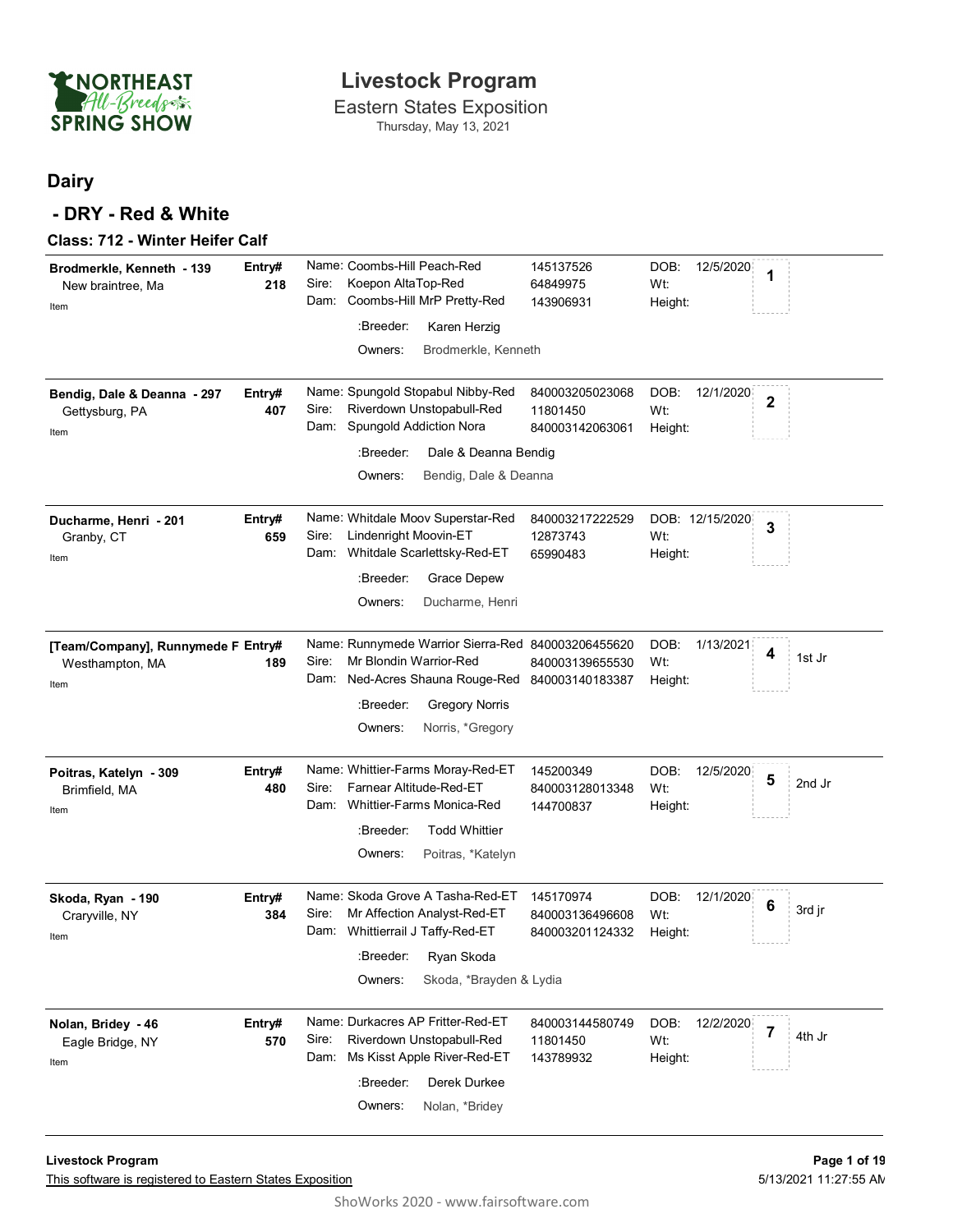| <b>ENORTHEAST</b>                             |               | <b>Livestock Program</b>                                                                                         |                                                       |                                     |              |
|-----------------------------------------------|---------------|------------------------------------------------------------------------------------------------------------------|-------------------------------------------------------|-------------------------------------|--------------|
| All-Breeds<br><b>SPRING SHOW</b>              |               | <b>Eastern States Exposition</b><br>Thursday, May 13, 2021                                                       |                                                       |                                     |              |
| Skoda, Ryan - 190<br>Craryville, NY<br>Item   | Entry#<br>383 | Name: Skoda Grove A Trixie-Red-ET<br>Sire:<br>Mr Affection Analyst-Red-ET<br>Whittierrail J Taffy-Red-ET<br>Dam: | 145170965<br>840003136496608<br>840003201124332       | DOB:<br>12/1/2020<br>Wt:<br>Height: | 8            |
|                                               |               | :Breeder:<br>Ryan Skoda                                                                                          |                                                       |                                     |              |
|                                               |               | Owners:<br>Skoda, Ryan                                                                                           |                                                       |                                     |              |
| Ducharme, Henri - 201<br>Granby, CT<br>Item   | Entry#<br>658 | Name: MS-AOL Relapse-Red<br>Mr Affection Analyst-Red-ET<br>Sire:<br><b>MS-AOL Hypnotic Raptor</b><br>Dam:        | 840003203988097<br>840003136496608<br>840003140616925 | DOB:<br>12/7/2020<br>Wt:<br>Height: | 9<br>5th Jr  |
|                                               |               | :Breeder:<br>Jason Tooley & Lucy Stockwell                                                                       |                                                       |                                     |              |
|                                               |               | Owners:<br>Newcomb, *Keegan (lessee)                                                                             |                                                       |                                     |              |
| Nadeau, Ryanne - 342<br>Newport, VT<br>Item   | Entry#<br>624 | Name: On-The-Line R Snowflake-Red<br>Sire:<br>Ri-Val-Re Rager-Red-ET<br>On-The-Line Calfrnshine-Red<br>Dam:      | 145141442<br>72353457<br>840003140183395              | DOB: 12/17/2020<br>Wt:<br>Height:   | 10<br>6th Jr |
|                                               |               | :Breeder:<br>Ryan Nadeau                                                                                         |                                                       |                                     |              |
|                                               |               | Owners:                                                                                                          | Nadeau, *Ryanne (lease); Ryan Nadeau                  |                                     |              |
| Ducharme, Henri - 201<br>Granby, CT<br>Item   | Entry#<br>657 | Name: Carpsview Altitude Echo-Red<br>Farnear Altitude-Red-ET<br>Sire:<br>Carpsview Crushing Egos<br>Dam:         | 840003208252305<br>840003128013348<br>840003137867222 | DOB:<br>12/3/2020<br>Wt:<br>Height: | 11<br>7th jr |
|                                               |               | :Breeder:<br>Carpenter                                                                                           |                                                       |                                     |              |
|                                               |               | Owners:<br>Newcomb, *Declan (lessee)                                                                             |                                                       |                                     |              |
| Merriman, Anne - 292<br>Cazenovia, NY<br>Item | Entry#<br>437 | Name: Granny-Anne Rip Aurora-Red<br>Cherry H & S Rip It-Red-ET<br>Sire:<br>Klinedell Hyclss Amp-Red-ET<br>Dam:   | 840003236792665<br>840003143928869<br>840003135447239 | DOB: 12/10/2020<br>Wt:<br>Height:   | 12<br>8th Jr |
|                                               |               | Caitlin J Bennett<br>:Breeder:                                                                                   |                                                       |                                     |              |
|                                               |               | Bennett, *Caitlin J & Carissa A<br>Owners:                                                                       |                                                       |                                     |              |
|                                               |               |                                                                                                                  |                                                       |                                     |              |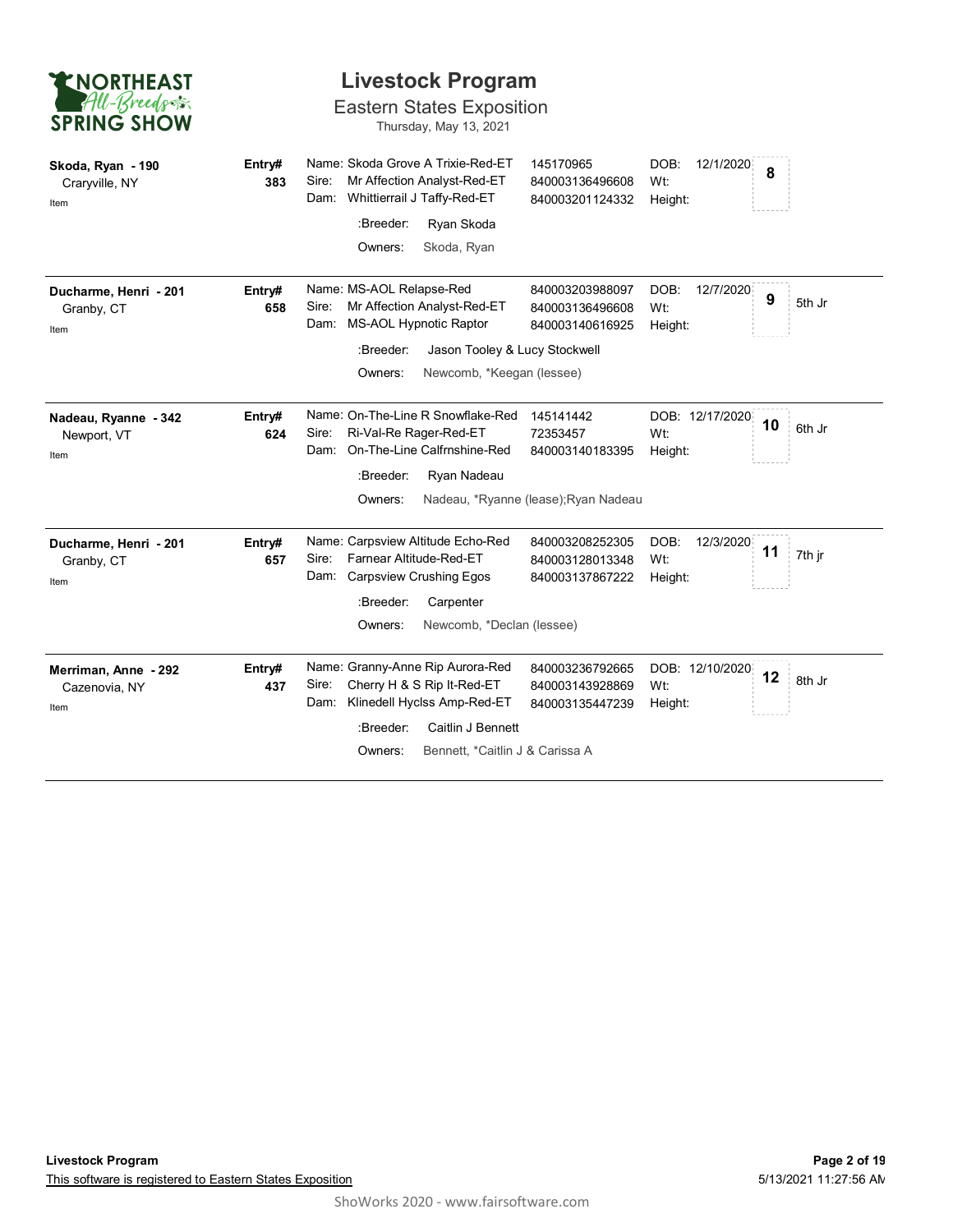

Eastern States Exposition Thursday, May 13, 2021

#### **Class: 713 - Fall Heifer Calf**

| Saunders, Paul - 20<br>North Granby, CT<br>Item    | Entry#<br>311 | Sire: | Farnear Altitude-Red-ET                              | Name: Pineland Alt Hot Tamale-Red<br>Dam: Pineland Apple Crsp Hershey                              | 840003222048646<br>840003128013348<br>840003199695507 | DOB:<br>Wt:<br>Height: | 9/11/2020 | 1            |        |
|----------------------------------------------------|---------------|-------|------------------------------------------------------|----------------------------------------------------------------------------------------------------|-------------------------------------------------------|------------------------|-----------|--------------|--------|
|                                                    |               |       | :Breeder:                                            | <b>Pineland Farms Inc.</b>                                                                         |                                                       |                        |           |              |        |
|                                                    |               |       | Owners:                                              | Saunders, Paul                                                                                     |                                                       |                        |           |              |        |
| Hartmann, Robert - 313<br>Poland, NY<br>Item       | Entry#<br>516 | Sire: | Luck-E Awsome Red                                    | Name: Savage-Leigh Skrwbal-Red-ET 840003274159<br>Dam: RedTag Destry Sneezy-Red-ET 8680478         | 72186769                                              | DOB:<br>Wt:<br>Height: | 9/8/2020  | $\mathbf{2}$ |        |
|                                                    |               |       | :Breeder:                                            | Chase Logan Savage                                                                                 |                                                       |                        |           |              |        |
|                                                    |               |       | Owners:                                              | <b>Chipdaler Holsteins</b>                                                                         |                                                       |                        |           |              |        |
| Doubleday, Sara - 111<br>New braintree, Ma<br>Item | Entry#<br>442 | Sire: | Farnear Altitude-Red<br>Dam: Schilldale Jordy Rafiki | Name: Schilldale Ratatouille-Red                                                                   | 840003228922527<br>840003128013348<br>840003200006776 | DOB:<br>Wt:<br>Height: | 9/1/2020  | 3            |        |
|                                                    |               |       | :Breeder:                                            | David Schillawski                                                                                  |                                                       |                        |           |              |        |
|                                                    |               |       | Owners:                                              | Doubleday, Sara                                                                                    |                                                       |                        |           |              |        |
| Nadeau, Ryanne - 342<br>Newport, VT<br>Item        | Entry#<br>625 | Sire: |                                                      | Name: Mapleside Americana Apple<br>Mr Blondin Warrior-Red-ET<br>Dam: Rolln-Shedd Lot Avrilyn-ET    | 840003151981016<br>840003139655530<br>840003130799876 | DOB:<br>Wt:<br>Height: | 10/1/2020 | 4            | 1st Jr |
|                                                    |               |       | :Breeder:                                            | <b>Edmond Petit</b>                                                                                |                                                       |                        |           |              |        |
|                                                    |               |       | Owners:                                              |                                                                                                    | Nadeau, *Ryanne (lease); Edmond Petit                 |                        |           |              |        |
| Nolan, Bridey - 46<br>Eagle Bridge, NY<br>Item     | Entry#<br>98  | Sire: |                                                      | Name: Durkacres Apple Candy-Red<br>Ri-Val-Re Rager-Red-ET<br>Dam: Durkacres Appl Cider-Red-ET      | 840003144580736<br>72353457<br>840003144580642        | DOB:<br>Wt:<br>Height: | 9/17/2020 | 5            |        |
|                                                    |               |       | :Breeder:                                            | Derek Durkee                                                                                       |                                                       |                        |           |              |        |
|                                                    |               |       | Owners:                                              | Durkee, Derek                                                                                      |                                                       |                        |           |              |        |
| Merriman, Anne - 292<br>Cazenovia, NY<br>Item      | Entry#<br>436 | Sire: |                                                      | Name: Granny-Anne Atlantis-Red<br>Cherry H & S Rip It-Red-ET<br>Dam: Klinedell Hyclss Atlas-Red-ET | 840003217409674<br>840003143928869<br>840003135447327 | DOB:<br>Wt:<br>Height: | 9/13/2020 | 6            | 2nd Jr |
|                                                    |               |       |                                                      | :Breeder: Caitlin J Bennett                                                                        |                                                       |                        |           |              |        |
|                                                    |               |       | Owners:                                              | Bennett, *Caitlin J                                                                                |                                                       |                        |           |              |        |
| Ducharme, Oliver - 117<br>Granby, CT<br>Item       | Entry#<br>804 | Sire: |                                                      | Name: Verella Advent Tic-Tac-Red<br>KHW Kite Advent-Red-ET<br>Dam: Whittier-Farms Awe Trix-Red     | 145201920<br>133002953<br>144138805                   | DOB:<br>Wt:<br>Height: | 10/4/2020 | 7            | 3rd jr |
|                                                    |               |       | :Breeder:                                            | Oliver Ducharme                                                                                    |                                                       |                        |           |              |        |
|                                                    |               |       | Owners:                                              | Ducharme, *Oliver                                                                                  |                                                       |                        |           |              |        |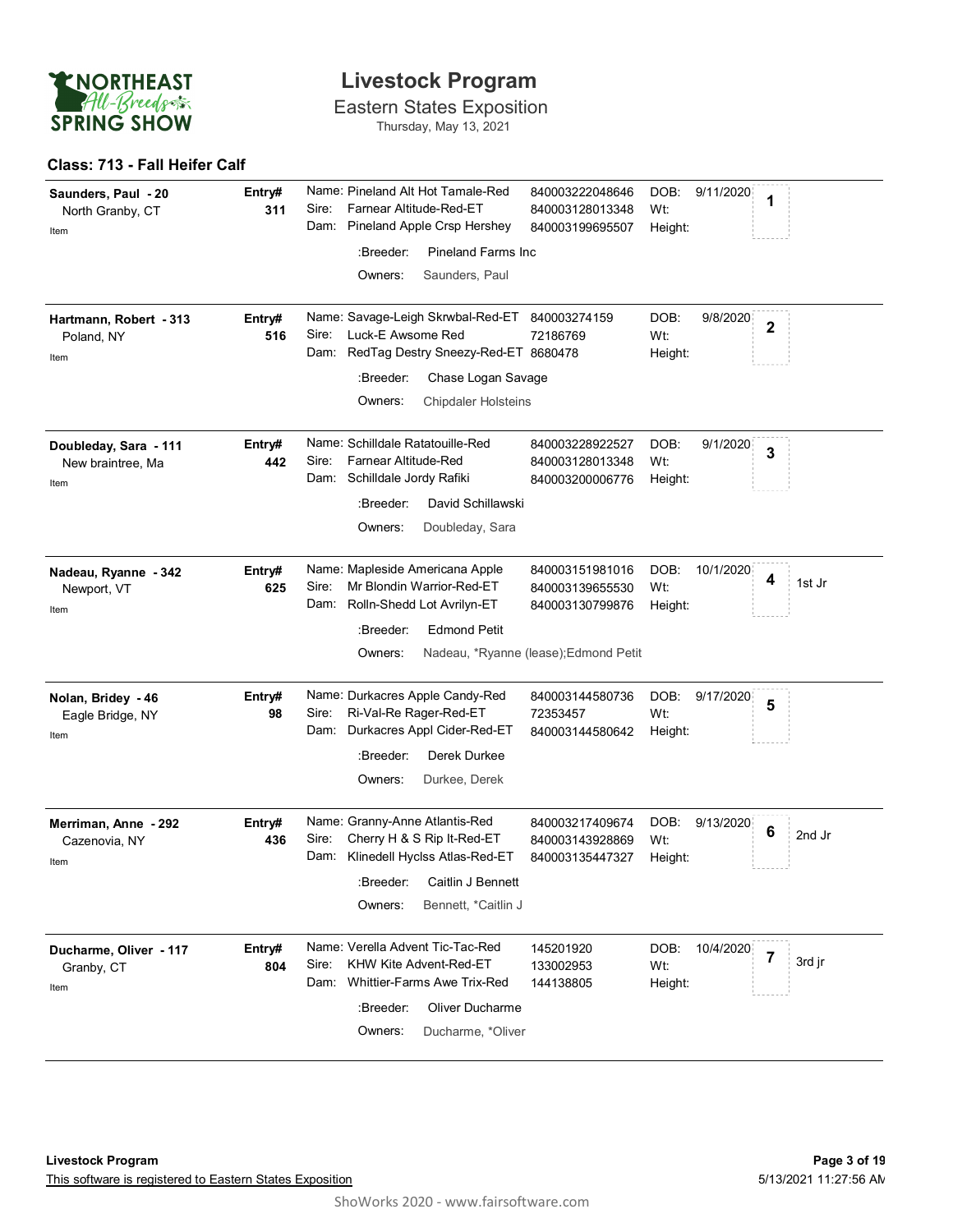

Eastern States Exposition Thursday, May 13, 2021

### **Class: 714 - Sumr Yrlng Heifer**

| [Team/Company], Fairmont LLC Entry#<br>East Montpelier, VT<br>Item | 762           | Name: Fairmont Mvn Amberly-Red-ET<br>Lindenright Moovin-ET<br>Sire:<br>Ms Apple Andralyn-Red-ET<br>Dam:<br>:Breeder:<br><b>Fairmont LLC</b><br>Owners:<br><b>Fairmont LLC</b>       | 840003215077254<br>12873743<br>840003131999853                                             | DOB:<br>6/2/2020<br>Wt:<br>Height:  | 1<br>Jr Champ.                                         |
|--------------------------------------------------------------------|---------------|-------------------------------------------------------------------------------------------------------------------------------------------------------------------------------------|--------------------------------------------------------------------------------------------|-------------------------------------|--------------------------------------------------------|
| [Team/Company], Runnymede F Entry#<br>Westhampton, MA<br>Item      | 186           | Name: Runnymede Warrior Ruth-Red<br>Sire:<br>Mr Blondin Warrior-Red<br>Don-Sim Daniel Raelynn<br>Dam:<br>:Breeder:<br><b>Gregory Norris</b><br>Owners:<br>Norris, *Gregory & Austin | 840003206455617<br>840003139655530<br>144434705                                            | DOB:<br>6/26/2020<br>Wt:<br>Height: | $\overline{\mathbf{2}}$<br>1st Jr<br>Jr Show Jr Champ. |
| Livingston, Karissa - 276<br>New Haven, VT<br>Item                 | Entry#<br>275 | Name: Everywind Tipperary-Red-TW<br>Sire:<br>Cycle Mcgucci Jordy-Red<br>Everywind Cal Flanagan-Red<br>Dam:<br>:Breeder:<br>Owners:<br>Livingston, *Karissa                          | 840003208637189<br>840003131666411<br>840003201712470<br>Robin Severy & Karissa Livingston | DOB:<br>7/2/2020<br>Wt:<br>Height:  | 3<br>2nd Jr<br>Jr Show Res Jr Champ                    |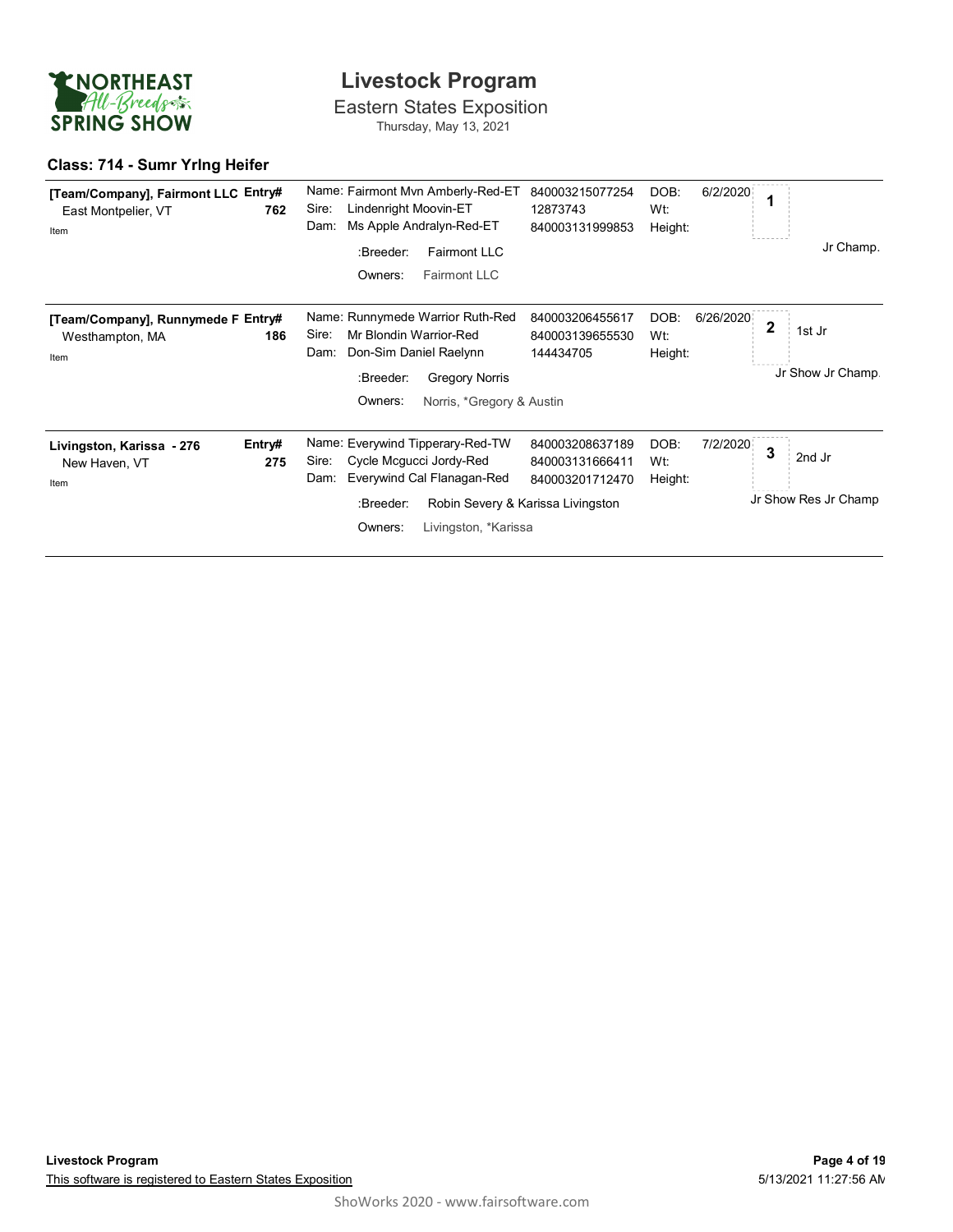

Eastern States Exposition Thursday, May 13, 2021

### **Class: 715 - Spring Yrlng Heifer**

| [Team/Company], Fairmont LLC Entry#<br>East Montpelier, VT<br>Item | 764           | Name: Fairmont-RE Alti Aubree-Red<br>840003215077138<br>Farnear Altitude-Red<br>Sire:<br>Wt:<br>840003128013348<br>Ms Opportunity Arya-Red-ET<br>Dam:<br>840003136680447<br>:Breeder:<br>Ricky & Elizabeth Hall<br>Owners:<br>Hall, Ricky & Elizabeth     | DOB:<br>3/28/2020<br>Height: | 1              | Res Jr Champ. |
|--------------------------------------------------------------------|---------------|-----------------------------------------------------------------------------------------------------------------------------------------------------------------------------------------------------------------------------------------------------------|------------------------------|----------------|---------------|
| Hosking, Daniel - 166<br>New Berlin, NY<br>Item                    | Entry#<br>543 | Name: Fantasy-Found Dbk Dozer-Red 3137471426<br>Mr D Apple Diamondback<br>Sire:<br>840003013721049<br>Wt:<br>Ranway Incred Dancer139-Red 840003146059218<br>Dam:<br>:Breeder:<br>Daniel Hosking<br>Owners:<br>Hosking, Daniel                             | DOB:<br>3/2/2020<br>Height:  | $\overline{2}$ | HM Jr Champ.  |
| Ziemba, Mason - 340<br>Durhamville, NY<br>Item                     | Entry#<br>635 | Name: Ms ZBW Beach Party Stop-Red 840003141544443<br>Sire:<br>Riverdown Unstopabull-Red<br>Wt:<br>11801450<br>Rocklan-ZBW M Paris-Red<br>Dam:<br>840003126362604<br>:Breeder:<br>K & B Ziemba & C, D & E Rigas<br>Owners:<br>Ziemba, K & B;C, D & E Rigas | DOB:<br>3/1/2020<br>Height:  | 3              |               |
| Nieminen, Kristina - 336<br>Pomfret Center, CT<br>Item             | Entry#<br>685 | Name: Carpsdale-J Beautiful-Red<br>840003207665497<br>Sire:<br>Riverdown Unstopabull Red<br>Wt:<br>11801450<br>Dam: Carpsdale-J Hyp Blush Red<br>840003138497951<br>:Breeder:<br>Sara Carpenter<br>Owners:<br>Nieminen, Kristina                          | DOB:<br>3/28/2020<br>Height: | 4              |               |
| Ducharme, Oliver - 117<br>Granby, CT<br>Item                       | Entry#<br>805 | Name: Whittierrail J Tara-Red-ET<br>144968675<br>Cycle McGucci Jordy-Red<br>Sire:<br>840003131666411<br>Wt:<br>Whittierrail Tania-Red-TW<br>Dam:<br>144061592<br>:Breeder:<br>Todd Whittier & Casey Wolf<br>Owners:<br>Ducharme, *Oliver                  | DOB:<br>3/1/2020<br>Height:  | 5              | 1st Jr        |
| Armitage, Erin - 372<br>Greenwich, NY<br>Item                      | Entry#<br>886 | Name: R-E-W Linguni-Red<br>145043249<br>Riverdown Unstopabull-Red<br>Sire:<br>Wt:<br>11801450<br>Dam: R-E-W So Lois<br>144309380<br>:Breeder:<br>Michael Wolf<br>Armitage, *Ryan<br>Owners:                                                               | DOB:<br>3/1/2020<br>Height:  | 6              | 2nd Jr        |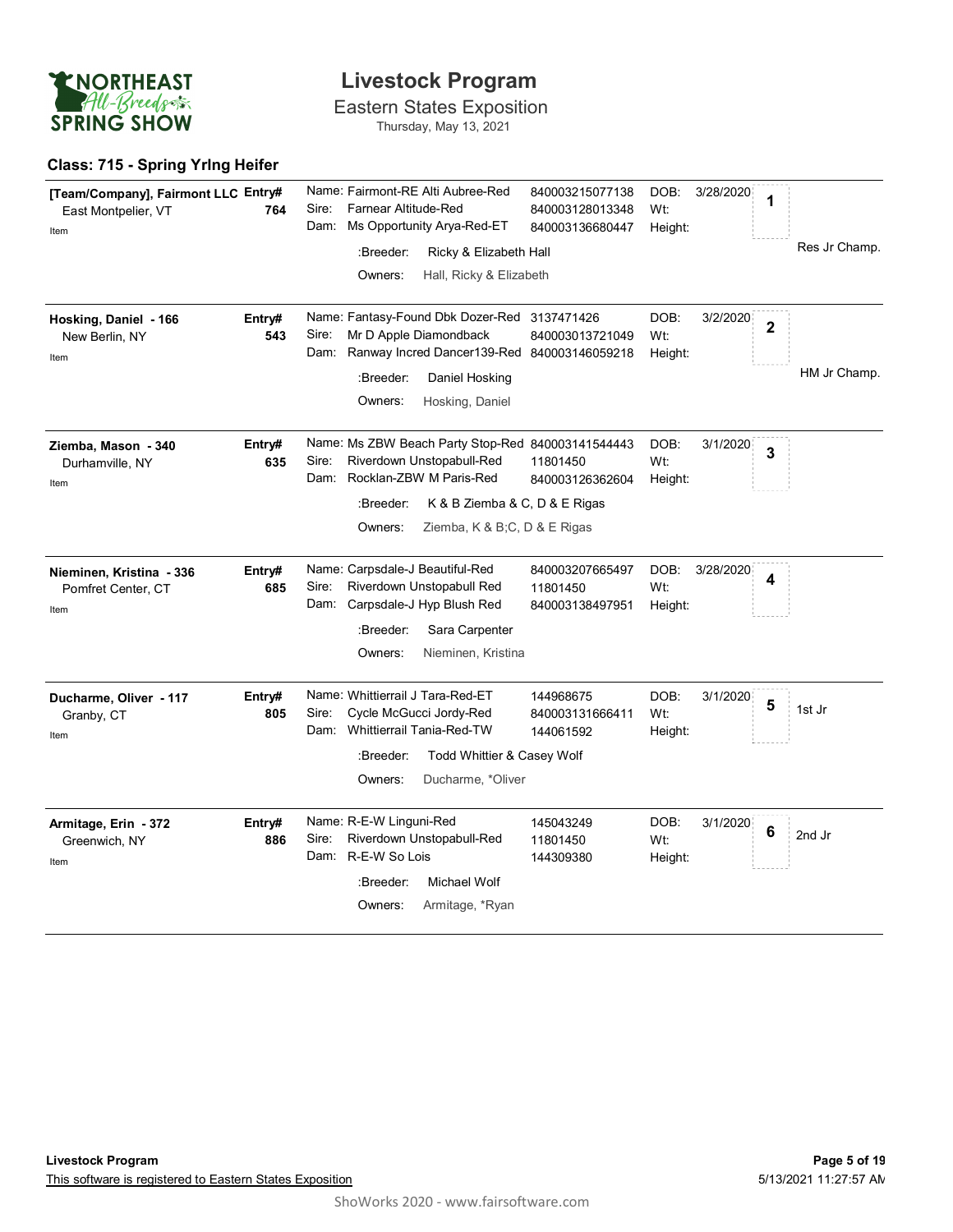

Eastern States Exposition Thursday, May 13, 2021

### **Class: 716 - Winter Yrlng Heifer**

| Hoffman, Carter - 330<br>East Montpelier, VT<br>Item | Entry#<br>602 | Name: Buck-N-Say Alt Liberty-Red<br><b>BBM CP Altitude-Red-ET</b><br>Sire:<br>VT-Pond-View A Lynn-Red<br>Dam:                                                                         | 840003209086721<br>70684472<br>144530317        | 1/20/2020<br>DOB:<br>Wt:<br>Height: | 1st Jr                 |
|------------------------------------------------------|---------------|---------------------------------------------------------------------------------------------------------------------------------------------------------------------------------------|-------------------------------------------------|-------------------------------------|------------------------|
|                                                      |               | R, C, B & H Hoffman<br>:Breeder:<br>Owners:                                                                                                                                           | Hoffman, *Ryder & Carter &; Blakelee & Harrison |                                     | Jr Show HM Jr Champ.   |
| Koebke, Curtis - 236<br>dudley, MA<br>Item           | Entry#<br>831 | Name: Ms-AOL Jordy Reuben-Red-ET<br>Cycle McGucci Jordy-Red<br>Sire:<br>Miss Roxys Recovery-Red<br>Dam:<br>:Breeder:<br>Jason R Tooley & Lucy Stockwell<br>Koebke. *Curtis<br>Owners: | 840003203988055<br>840003131666411<br>141367082 | DOB: 12/10/2019<br>Wt:<br>Height:   | $\mathbf{2}$<br>2nd Jr |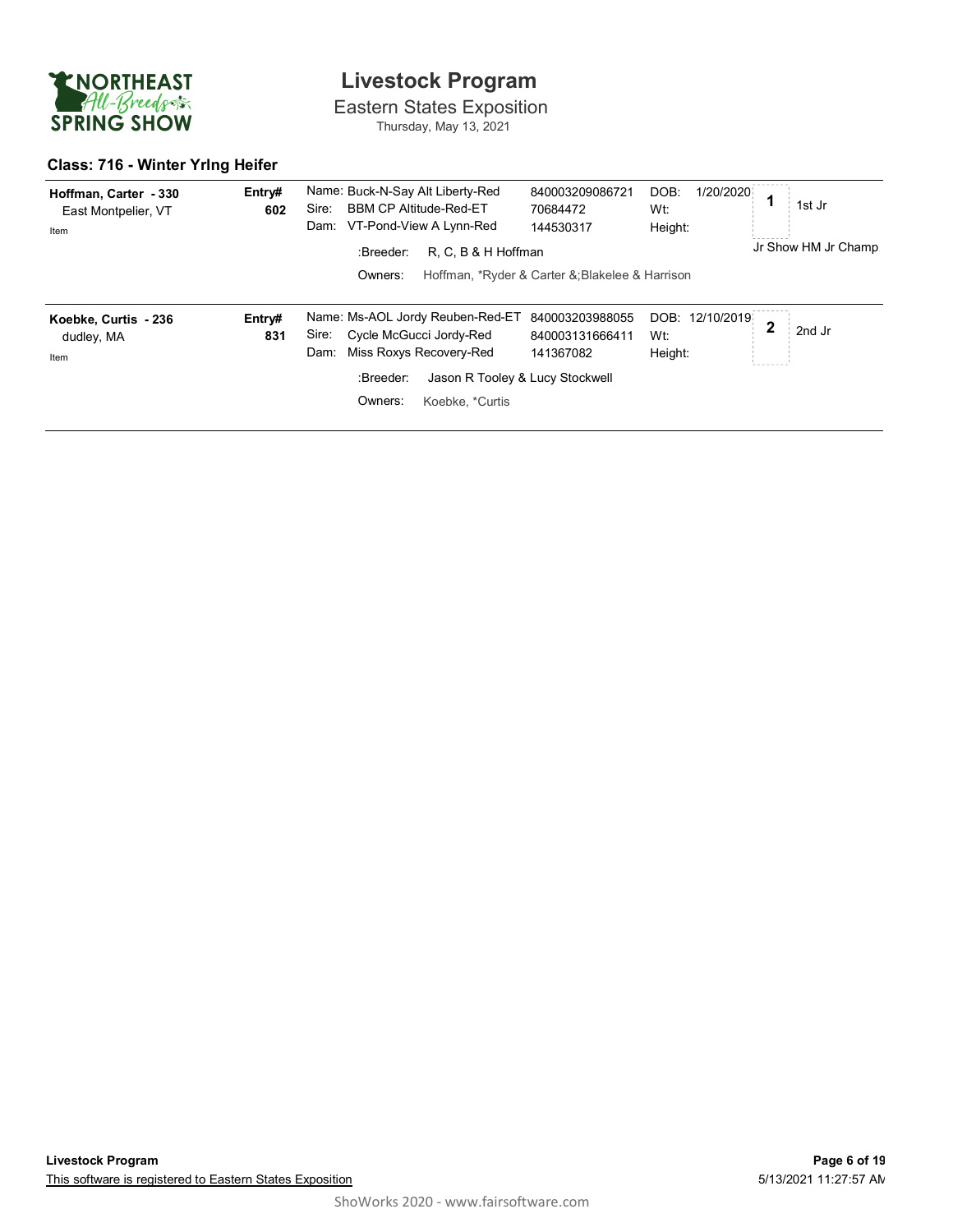

Eastern States Exposition Thursday, May 13, 2021

### **Class: 717 - Fall Yrlng Heifer**

| [Team/Company], Runnymede F Entry#<br>Westhampton, MA<br>Item | 183    | Sire:<br>Dam: |                         | Name: Runnymede Jordy Miami-Red<br>Cycle McGucci Jordy-Red<br>JW-Aghamora Malibu-Red | 840003206455615<br>840003131666411<br>143884927 | DOB:<br>Wt:<br>Height: | 9/2/2019  |              | 1st Jr |
|---------------------------------------------------------------|--------|---------------|-------------------------|--------------------------------------------------------------------------------------|-------------------------------------------------|------------------------|-----------|--------------|--------|
|                                                               |        |               | :Breeder:               | <b>Gregory Norris</b>                                                                |                                                 |                        |           |              |        |
|                                                               |        |               | Owners:                 | Norris, *Gregory                                                                     |                                                 |                        |           |              |        |
| Snyder, Dennis - 197                                          | Entry# |               |                         | Name: North-Effect J Revieve-Red                                                     | 8403217203586                                   | DOB:                   | 9/11/2019 | $\mathbf{2}$ |        |
| Potsdam, NY                                                   | 813    | Sire:         | Cycle Mcqucci Jordy-Red |                                                                                      | 8403131666411                                   | Wt:                    |           |              |        |
| Item                                                          |        | Dam:          |                         | Midas-Touch Rasinette-Red-ET                                                         | 8403136887556                                   | Height:                |           |              |        |
|                                                               |        |               | :Breeder:               | Dennis Snyder                                                                        |                                                 |                        |           |              |        |
|                                                               |        |               | Owners:                 | Snyder, Dennis                                                                       |                                                 |                        |           |              |        |
|                                                               |        |               |                         |                                                                                      |                                                 |                        |           |              |        |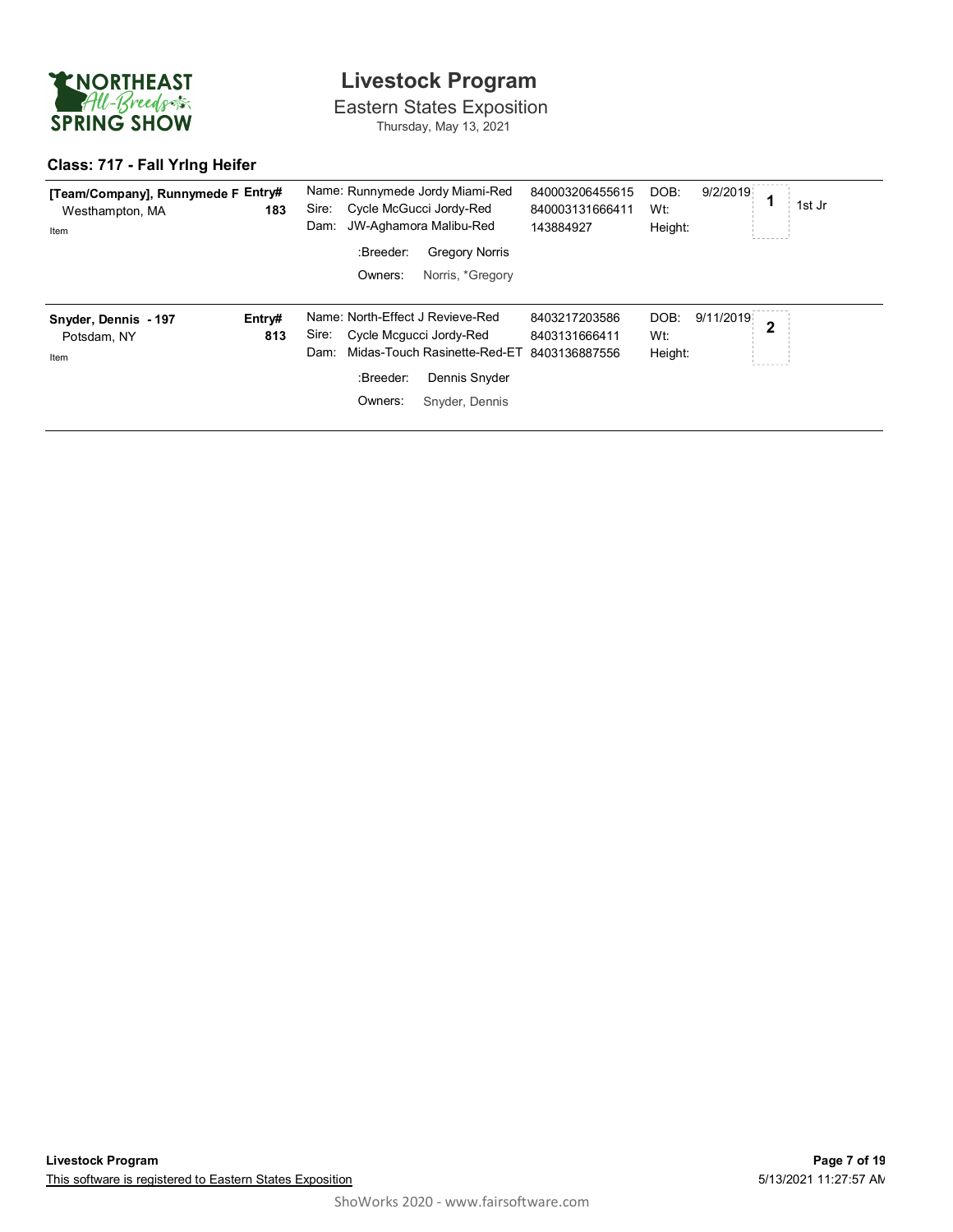

Eastern States Exposition Thursday, May 13, 2021

### **Class: 718 - Uncalved Jr Two Year Old Heifer**

| Foster, Hannah - 251<br>Wakefield, RI<br>Item | Entrv#<br>123 | Name: Ms Jordy Margarita-Red<br>Sire: Cycle McGucci Jordy-Red | Dam: Ms Avalanche Marmara-Red | 144821149<br>840003131666411<br>144411463 | DOB:<br>Wt:<br>Height: | $-$ 6/2/2019 1st Jr<br>--------- |
|-----------------------------------------------|---------------|---------------------------------------------------------------|-------------------------------|-------------------------------------------|------------------------|----------------------------------|
|                                               |               | :Breeder:                                                     |                               | Glad Rae/C Umbel/T Whittier/C&J Hill      |                        |                                  |
|                                               |               | Owners:                                                       | Foster. *Hannah               |                                           |                        |                                  |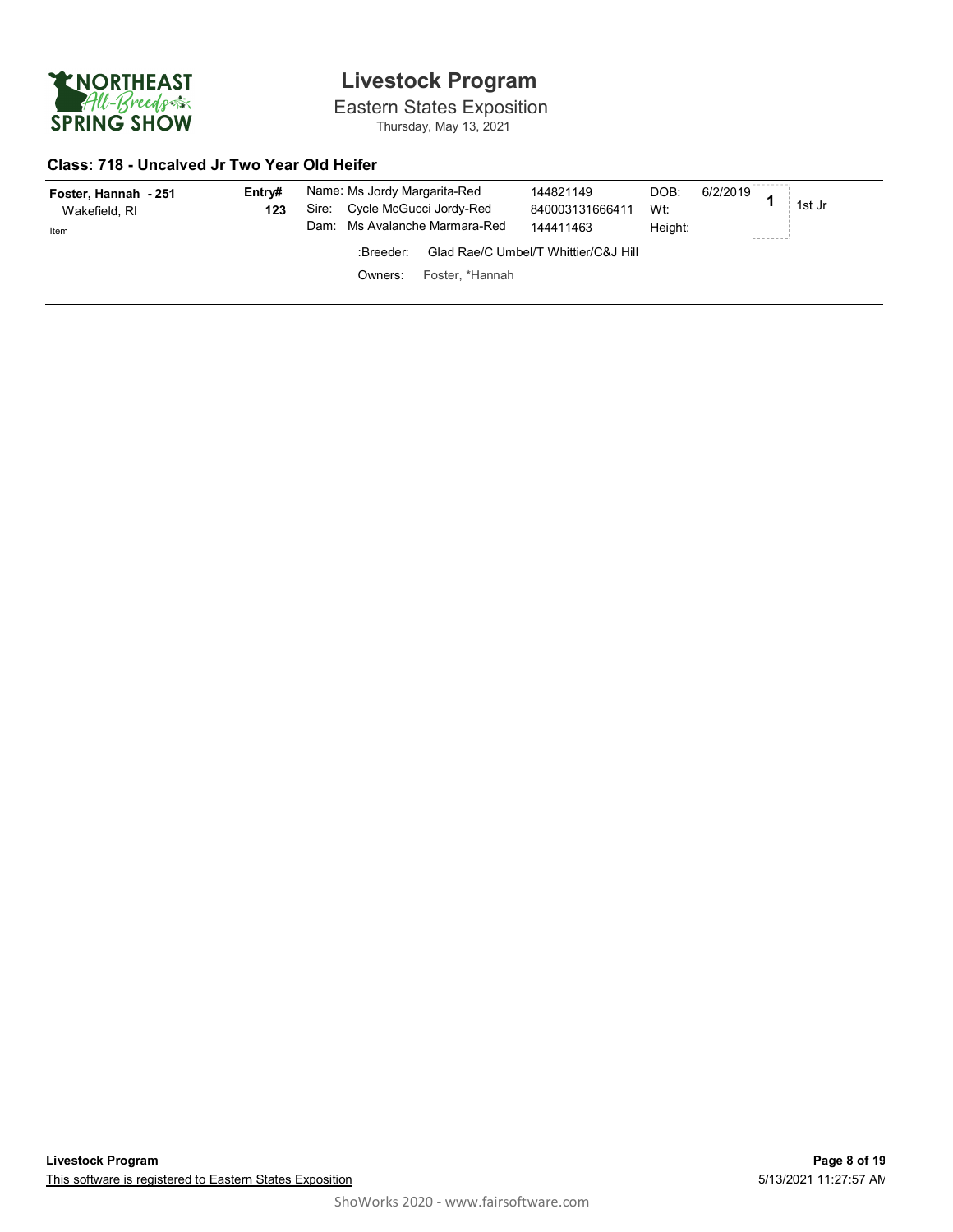

Eastern States Exposition Thursday, May 13, 2021

#### **Class: 724 - Jr Best Three Females**

| [Team/Company], Runnymede F Entry#<br>Westhampton, MA | 198 | Name: Entry<br>Sire: |                  | DOB:<br>Wt: | --------                                 |
|-------------------------------------------------------|-----|----------------------|------------------|-------------|------------------------------------------|
| Item                                                  |     | Dam:<br>:Breeder:    |                  | Height:     | ---------<br>Prem Brdr & Exh/Heifer Show |
|                                                       |     | Owners:              | Norris, *Gregory |             |                                          |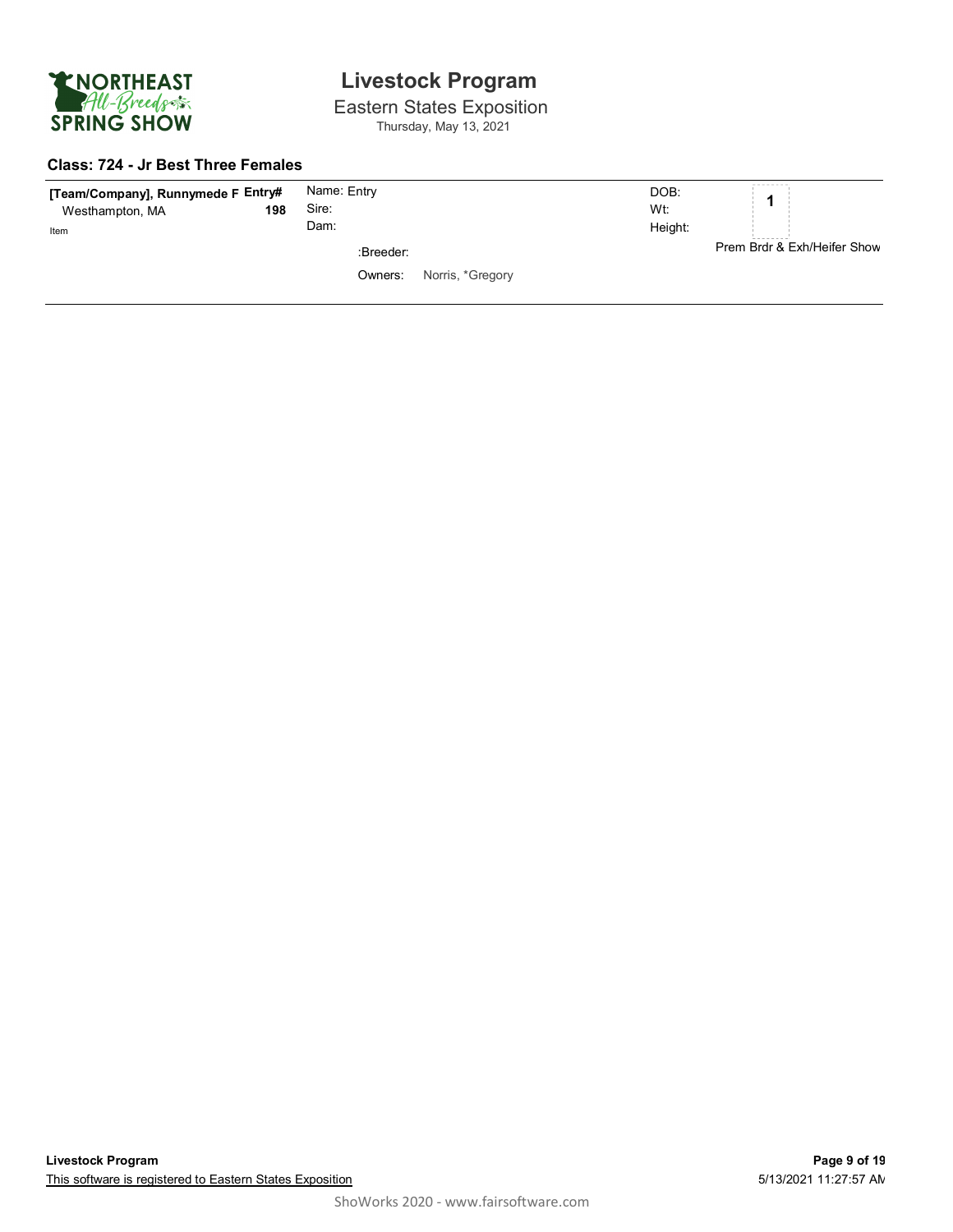

Eastern States Exposition Thursday, May 13, 2021

#### **Class: 730 - Jr Two Year Old Cow**

| Baker, Renee - 172<br>Craftsbury Commons, VT<br>Item | Entrv#<br>620 | Sire: |           | Name: Showbros DB Destiny-Red<br>Mr D Apple Diamondback<br>Dam: Showbros Defiant Dixie-Red | 840003151403663 DOB: 3/5/2019<br>840003013721049<br>840003141804679 | Wt:<br>Height: |  |
|------------------------------------------------------|---------------|-------|-----------|--------------------------------------------------------------------------------------------|---------------------------------------------------------------------|----------------|--|
|                                                      |               |       | :Breeder: | Dylan Slack                                                                                |                                                                     |                |  |
|                                                      |               |       | Owners:   | Baker, Chester & Renee                                                                     |                                                                     |                |  |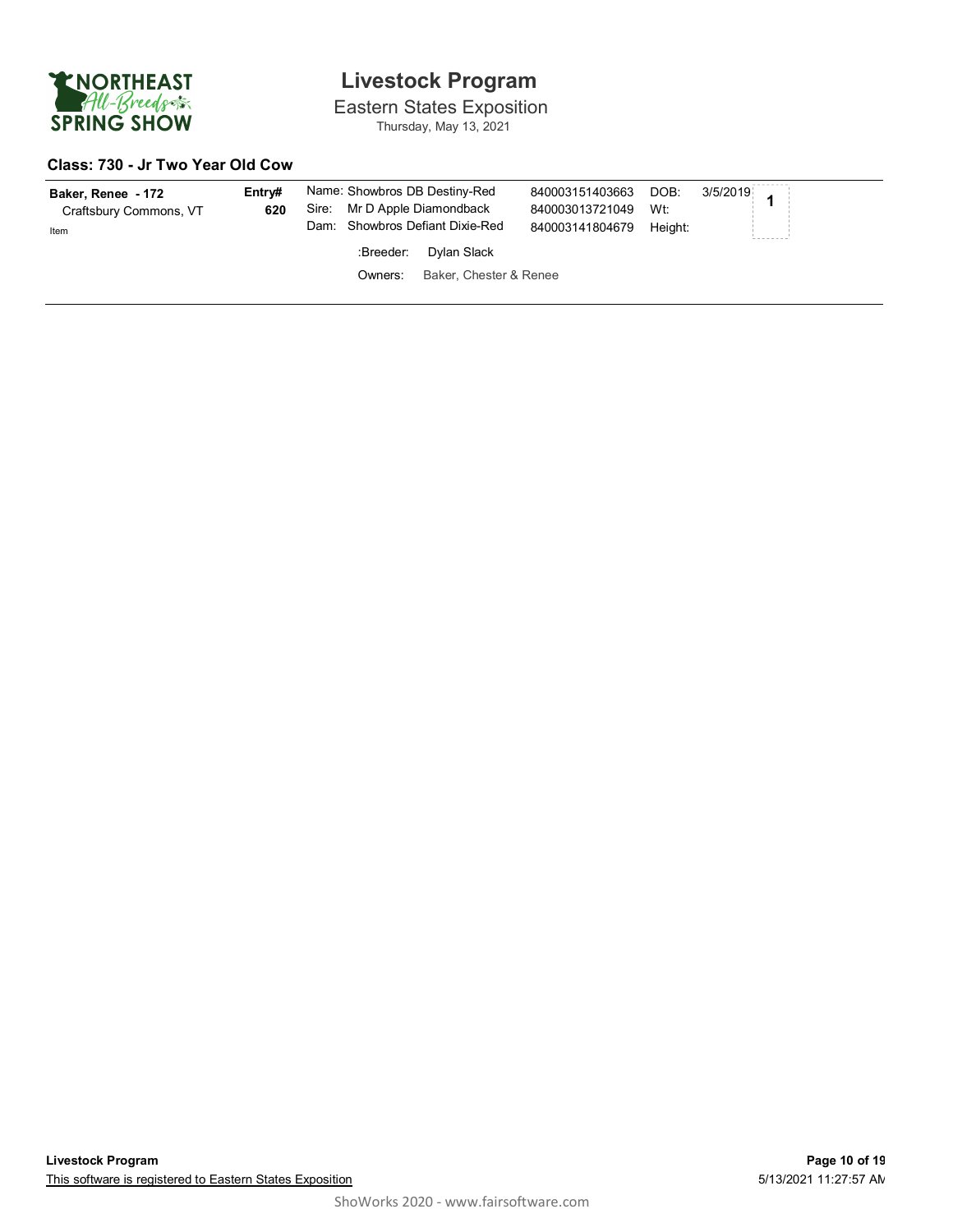

Eastern States Exposition Thursday, May 13, 2021

#### **Class: 731 - Sr Two Year Old Cow**

| Skoda, Ryan - 190<br>Craryville, NY<br>Item     | Entry#<br>382 | Name: Whittierrail J Taffy -Red-ET<br>Cycle McGucci Jordy-Red<br>Sire:<br>Whittierrail Tabia -Red-TW<br>Dam:                                                                                                               | 840003201124332<br>840003131666411<br>144061592 | 12/23/2018<br>DOB:<br>Wt:<br>Height: |   |        |
|-------------------------------------------------|---------------|----------------------------------------------------------------------------------------------------------------------------------------------------------------------------------------------------------------------------|-------------------------------------------------|--------------------------------------|---|--------|
|                                                 |               | :Breeder:<br>Todd Whittier & Casey Wolf<br>Skoda, Ryan & Crystil Lee<br>Owners:                                                                                                                                            |                                                 |                                      |   |        |
| Poitras, Katelyn - 309<br>Brimfield, MA<br>Item | Entry#<br>479 | Name: Whittier-Farms Monica-Red<br>Sire:<br>Riverdown Unstopabull-Red<br>Whittier-AM Madonna-Red<br>Dam:<br>:Breeder:<br><b>Todd Whittier</b>                                                                              | 144700837<br>11801450<br>142240357              | DOB:<br>12/7/2018<br>Wt:<br>Height:  | 2 | 1st Jr |
| Foster, Abby - 5<br>Wakefield, RI<br>Item       | Entry#<br>118 | Owners:<br>Poitras, *Katelyn<br>Name: Just-A-Dream Avery Rosie-Red<br>Sire:<br><b>BGP Pinevalley Avery-Red-ET</b><br>Just-A-Dream Gldchip Rhonda<br>Dam:<br>Keith & Colleen Lilly<br>:Breeder:<br>Owners:<br>Foster, *Abby | 144681648<br>67195009<br>143486923              | DOB:<br>10/3/2018<br>Wt:<br>Height:  | 3 | 2nd Jr |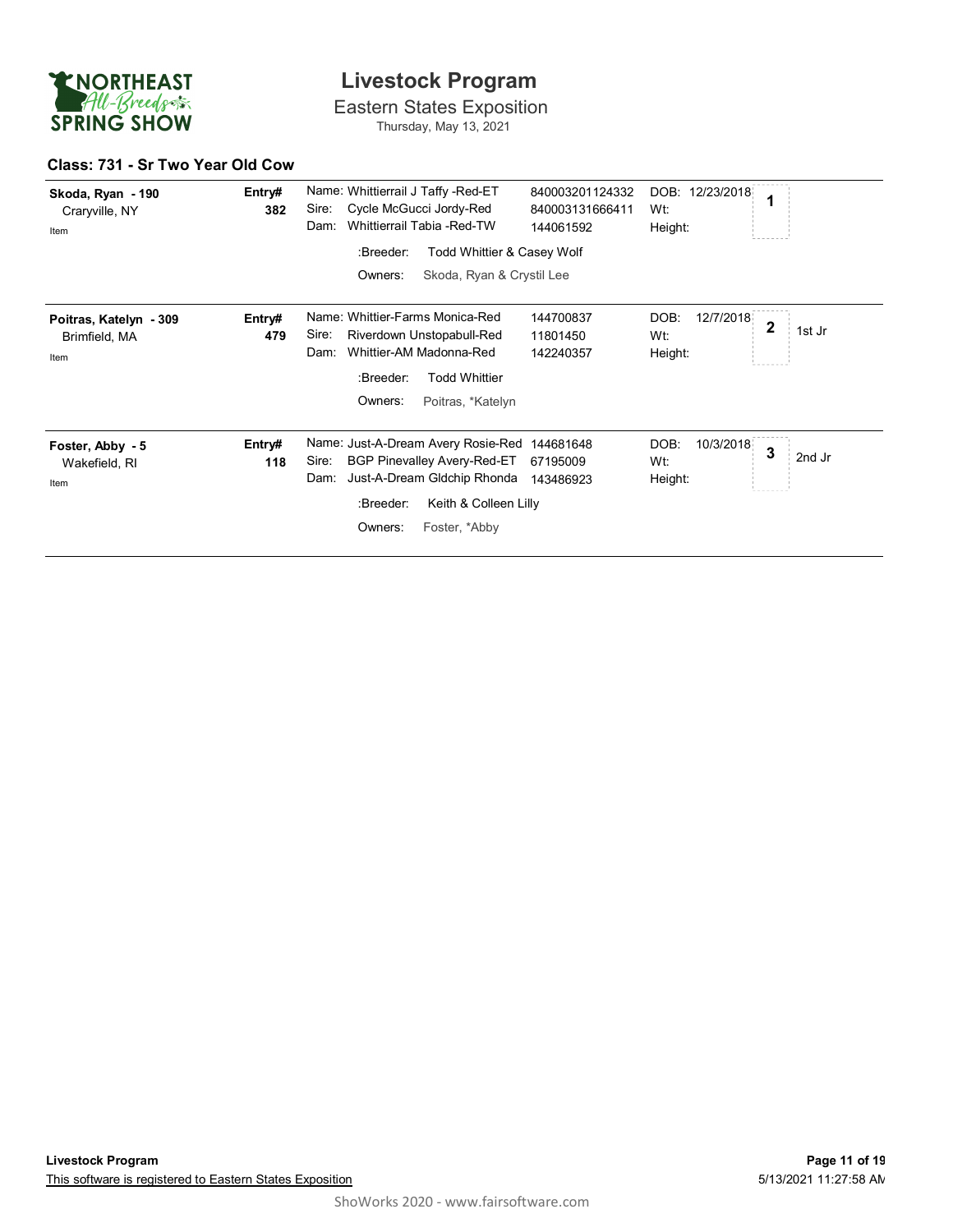

Eastern States Exposition Thursday, May 13, 2021

#### **Class: 732 - Jr Three Year Old Cow**

| Clark, Greg, Marcia & Brooke - : Entry#<br>667<br>Cornish Flat, NH<br>Item | Name: Milk&Honey A Mariska Red-ET 840003147224013 DOB: 3/15/2018<br>11st Jr<br>Dymentholm Mr App Avalanche-11957107<br>Sire:<br>Dam: Kulp-Dale Real Maria Red-ET<br>70805569 | Wt:<br>Height:                               |
|----------------------------------------------------------------------------|------------------------------------------------------------------------------------------------------------------------------------------------------------------------------|----------------------------------------------|
|                                                                            | :Breeder:<br>CLF Inc<br>Clark. *Lailah & Johnathon<br>Owners:                                                                                                                | Jr/Open Show Res Int & Jr Show Res<br>Grand. |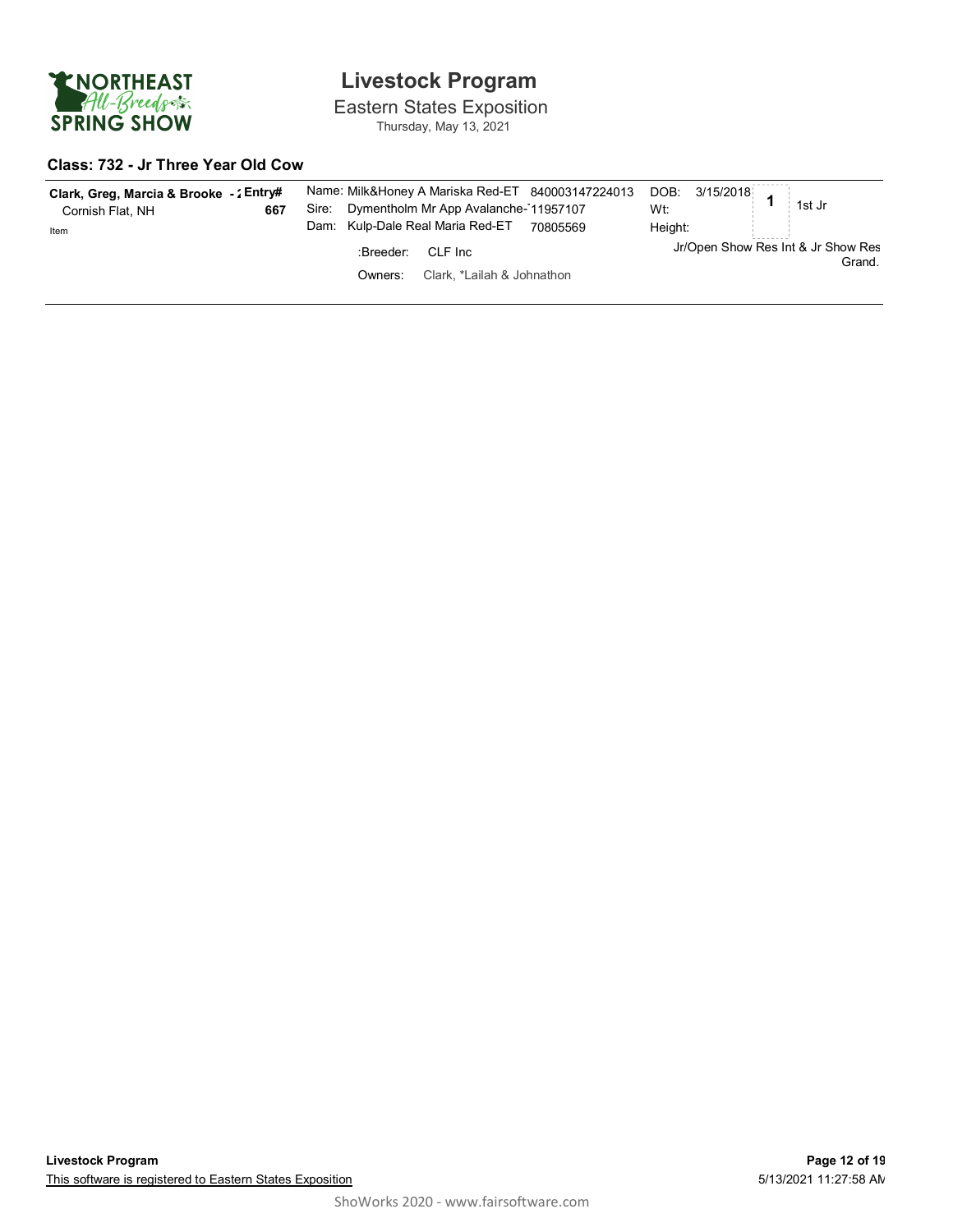

Eastern States Exposition Thursday, May 13, 2021

#### **Class: 733 - Sr Three Year Old Cow**

| Liddle, Hailee - 354<br>Argyle, NY<br>Item    | Entry#<br>714 | Sire:<br>Dam: | Scientific B Defiant-ET                         | Name: Windy-Knoll-View Phirey-Red<br>Windy-Knoll-View Patient                                                                            | 840003144801339<br>141123484<br>70312790 | DOB:<br>Wt:<br>Height: | 9/8/2017  | 1              | 1st Jr                                            |
|-----------------------------------------------|---------------|---------------|-------------------------------------------------|------------------------------------------------------------------------------------------------------------------------------------------|------------------------------------------|------------------------|-----------|----------------|---------------------------------------------------|
|                                               |               |               | :Breeder:<br>Owners:                            | James R & Nina P Burdette<br>Liddle, *Hailee                                                                                             |                                          |                        |           |                | Jr Show Int & Grand/Open Show Int 8<br>Res Grand. |
| Paddock, William - 344<br>Remsen, NY<br>Item  | Entry#<br>628 | Sire:<br>Dam: | <b>Blondin Lotus-ET</b><br>:Breeder:<br>Owners: | Name: Valley-Dell Lotus Sunny-Red<br>Valley-Dell Advent Star-Red<br>Valley-Dell Farm; Phyllis Roberts<br>Groeslon Farm                   | 144720804<br>107308984<br>139892273      | DOB:<br>Wt:<br>Height: | 10/7/2017 | $\overline{2}$ | HM Int Champ.                                     |
| McEvoy, Kenneth - 311<br>Marathon, NY<br>Item | Entry#<br>486 | Sire:<br>Dam: | :Breeder:<br>Owners:                            | Name: Greenlea Lev-Abbi-Red-ET<br>Westcoast Leverage-Red-ET<br><b>Tri-Vision Amelia Red-ET</b><br><b>Richard Green</b><br>Hurley, Devlyn | 840003141575053<br>11956313<br>138890483 | DOB:<br>Wt:<br>Height: | 12/2/2017 | 3              |                                                   |
| Cole, Cwen - 371<br>Roxbury, CT<br>Item       | Entry#<br>869 | Sire:<br>Dam: | :Breeder:<br>Owners:                            | Name: Brookfield-G C Whiskey-Red<br>Ri-Val-Re Color Me-Red-ET<br>Brookfield-G D Fireball-Red<br>Rebecca Groves<br>Cole, *Cwen            | 144522853<br>72353626<br>143583451       | DOB:<br>Wt:<br>Height: | 9/30/2017 | 4              | 2nd Jr                                            |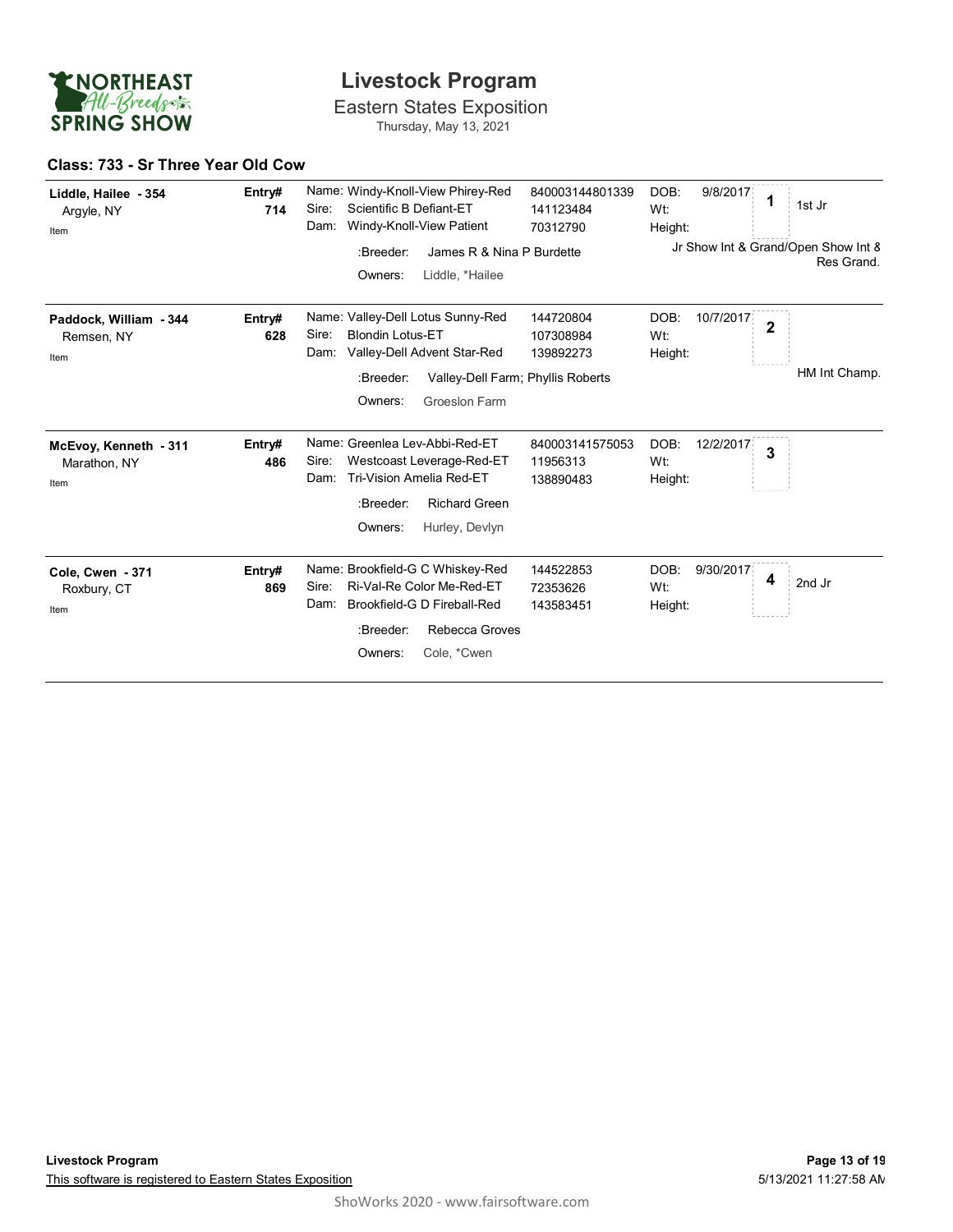

Eastern States Exposition Thursday, May 13, 2021

#### **Class: 740 - Four Year Old Cow**

| Ziemba, Mason - 340<br>Durhamville, NY<br>Item | Entry#<br>634 | Name: Rocklan-ZBW M Paris-Red<br>Air-Osa-Mle Malone-Red<br>Sire:<br>Ms-SRP Absolute Pro-Red<br>Dam:                                           | 840003126362604<br>71304165<br>69517435                                                 | 12/1/2016<br>DOB:<br>Wt:<br>Height: |                                 |
|------------------------------------------------|---------------|-----------------------------------------------------------------------------------------------------------------------------------------------|-----------------------------------------------------------------------------------------|-------------------------------------|---------------------------------|
|                                                |               | K & B Ziemba & M Garrow<br>:Breeder:<br>Ziemba, $K & B:C, D & E$ Rigas<br>Owners:                                                             |                                                                                         |                                     | Res Sr & HM Grand Champ         |
| Nadeau, Ryanne - 342<br>Newport, VT<br>Item    | Entry#<br>626 | Name: On-The-Line Calfrn Shine-Red<br>EK-StJ California-Red<br>Sire:<br>Lookout RB Shimmer-Red<br>Dam:<br>:Breeder:<br>Ryan Nadeau<br>Owners: | 840003140183395<br>840003013232758<br>108033911<br>Nadeau, *Ryanne (lease); Ryan Nadeau | DOB:<br>8/3/2017<br>Wt:<br>Height:  | c<br>1st Jr<br>Jr Show Sr Champ |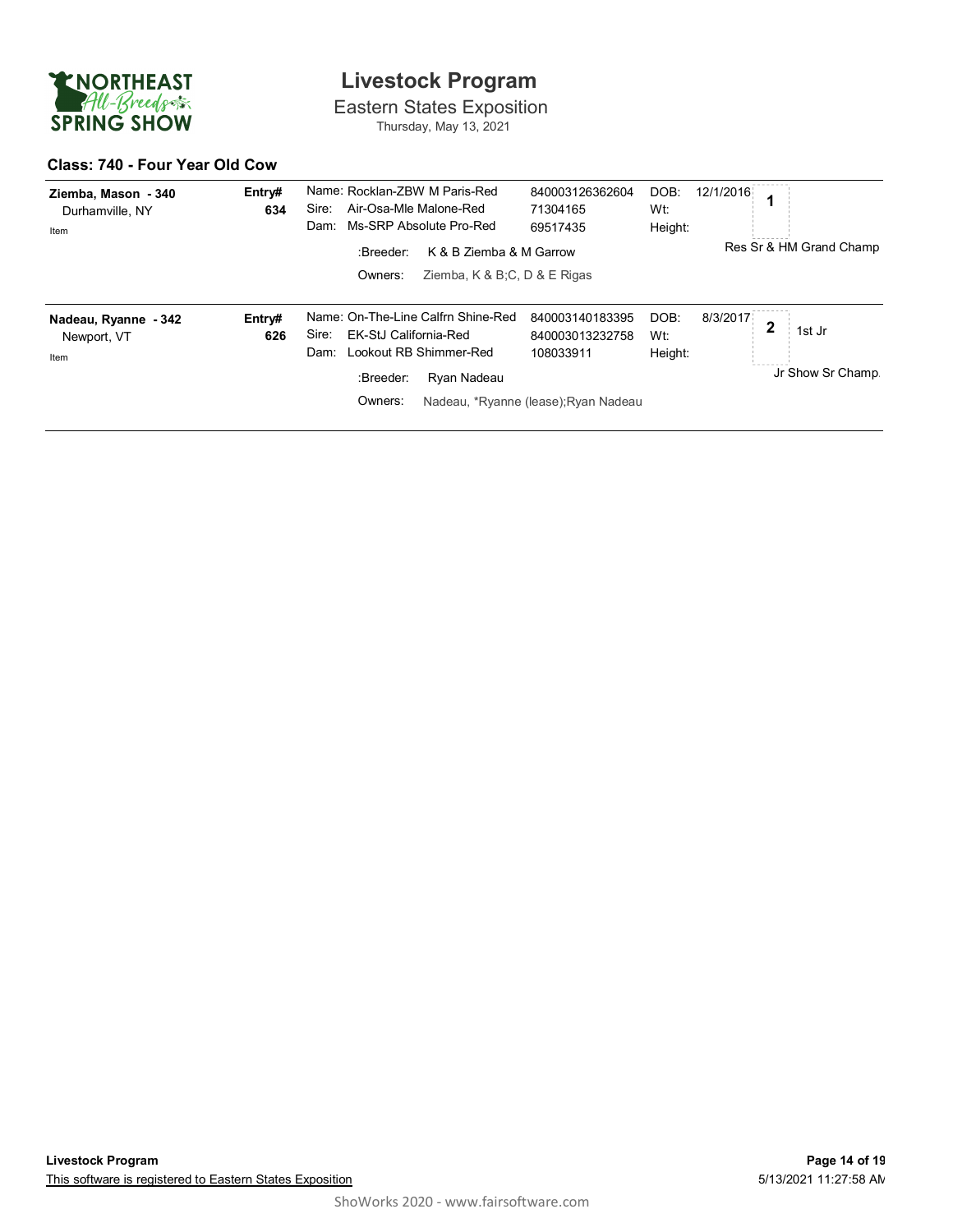

Eastern States Exposition Thursday, May 13, 2021

#### **Class: 741 - Five Year Old Cow**

| Carpenter, JAMES - 300<br>Enosburg Falls, VT<br>Item   | Entry#<br>426 | Name: Liddleholme Avenge-Red-ET<br>Mr Apples Armani-ET<br>Sire:<br>Ridgedale Avaree-ET<br>Dam:<br>:Breeder:<br>Anthony Liddle<br>Owners:<br>Carpenter, John & Sara           | 840003134093312<br>68571374<br>138977168 | DOB:<br>3/10/2016<br>Wt:<br>Height: | 1<br>Sr & Grand Champ               |
|--------------------------------------------------------|---------------|------------------------------------------------------------------------------------------------------------------------------------------------------------------------------|------------------------------------------|-------------------------------------|-------------------------------------|
| Boutin, Benjamin - 315<br><b>WILLISTON, VT</b><br>Item | Entry#<br>521 | Name: TopNotch Crown-P Glory-Red<br>Sandy-Valley Crown-P-Red-ET<br>Sire:<br><b>TopNotch Mack Gloribel</b><br>Dam:<br>:Breeder:<br>Aaron Nadeau<br>Owners:<br>Boutin, *Ben    | 840003231464455<br>71181706<br>70926921  | DOB:<br>9/4/2015<br>Wt:<br>Height:  | 2<br>1st Jr<br>Jr Show Res Sr Champ |
| Kelly III, William - 175<br>Winchester, NH<br>Item     | Entry#<br>814 | Name: Coombs-Hill PP Gwynn-Red<br>Blumenfeld DE Prince-Red-ET<br>Sire:<br>Coombs-Hill Adv Giny-Red<br>Dam:<br>Karen C Herzig<br>:Breeder:<br>Owners:<br>Kelly III, William M | 143617419<br>69404886<br>141237738       | DOB: 10/22/2015<br>Wt:<br>Height:   | 3                                   |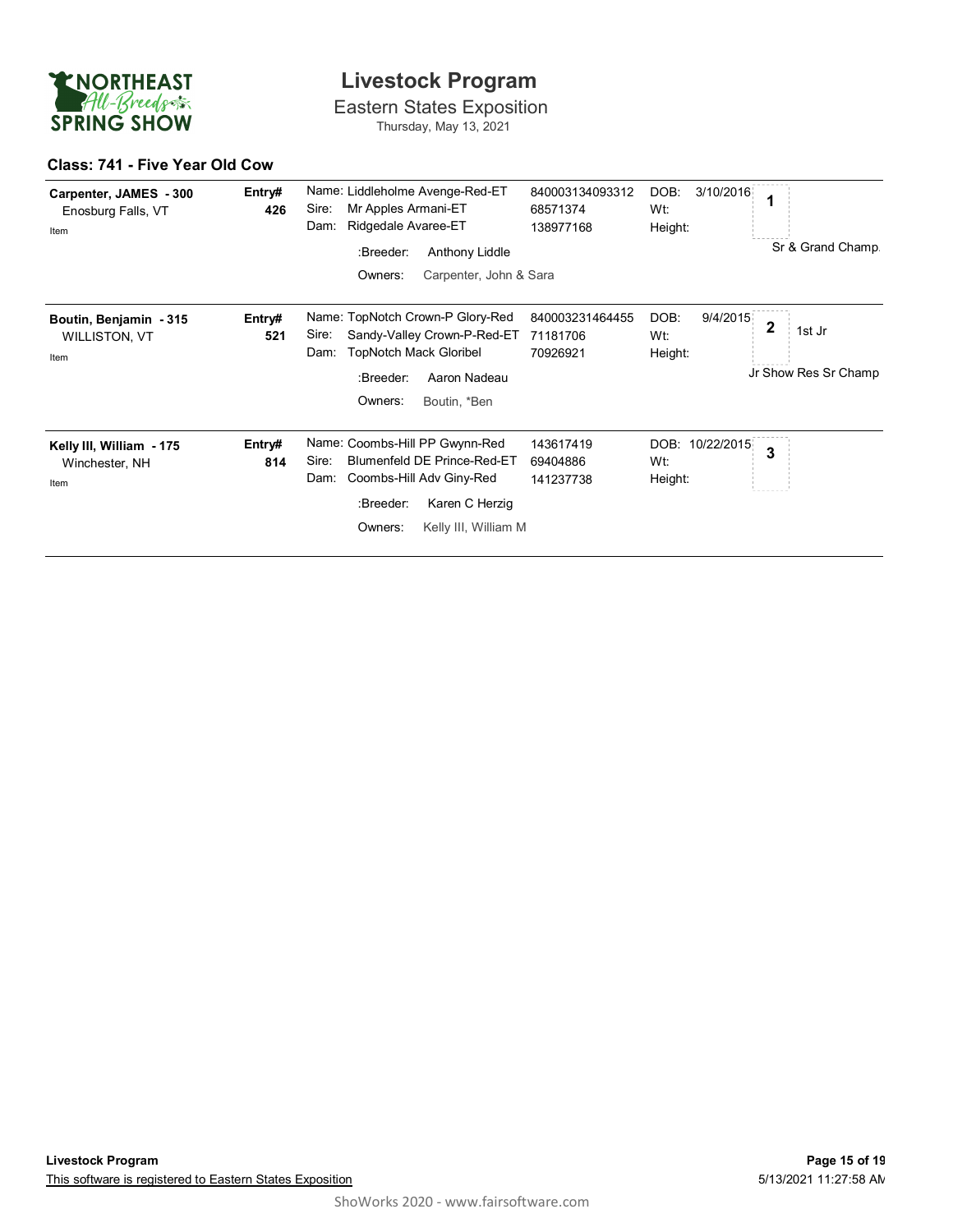

Eastern States Exposition Thursday, May 13, 2021

#### **Class: 742 - Six Years & Older Cow**

| [Team/Company], Fairmont LLC Entry#<br>East Montpelier, VT<br>Item | 761           | Name: Lookout Olympian Alstar-Red-ET109645859<br>DOB:<br>Ladys-Manor Olympian<br>Sire:<br>71592946<br>Wt:<br>KHW Defiant Ancy-Red-ET<br>Dam:<br>142326880<br>Height:<br>:Breeder:<br>Lookout Holsteins<br>Fairmont LLC<br>Owners:              | 6/24/2015<br>HM Sr Champ.  |
|--------------------------------------------------------------------|---------------|------------------------------------------------------------------------------------------------------------------------------------------------------------------------------------------------------------------------------------------------|----------------------------|
| Davenport, Scott - 38<br>Salem, CT<br>Item                         | Entry#<br>114 | Name: Watch-Hill Ladd Denise-Red<br>3133389465<br>DOB:<br>Sire:<br>Tiger-Lily Ladd-P-Red-ET<br>69405976<br>Wt:<br>Jon-Lu Classic Denise<br>Dam:<br>Height:<br>71950809<br>:Breeder:<br>Watch Hill Holsteins<br>Owners:<br>Watch Hill Holsteins | 6/9/2015<br>$\overline{2}$ |